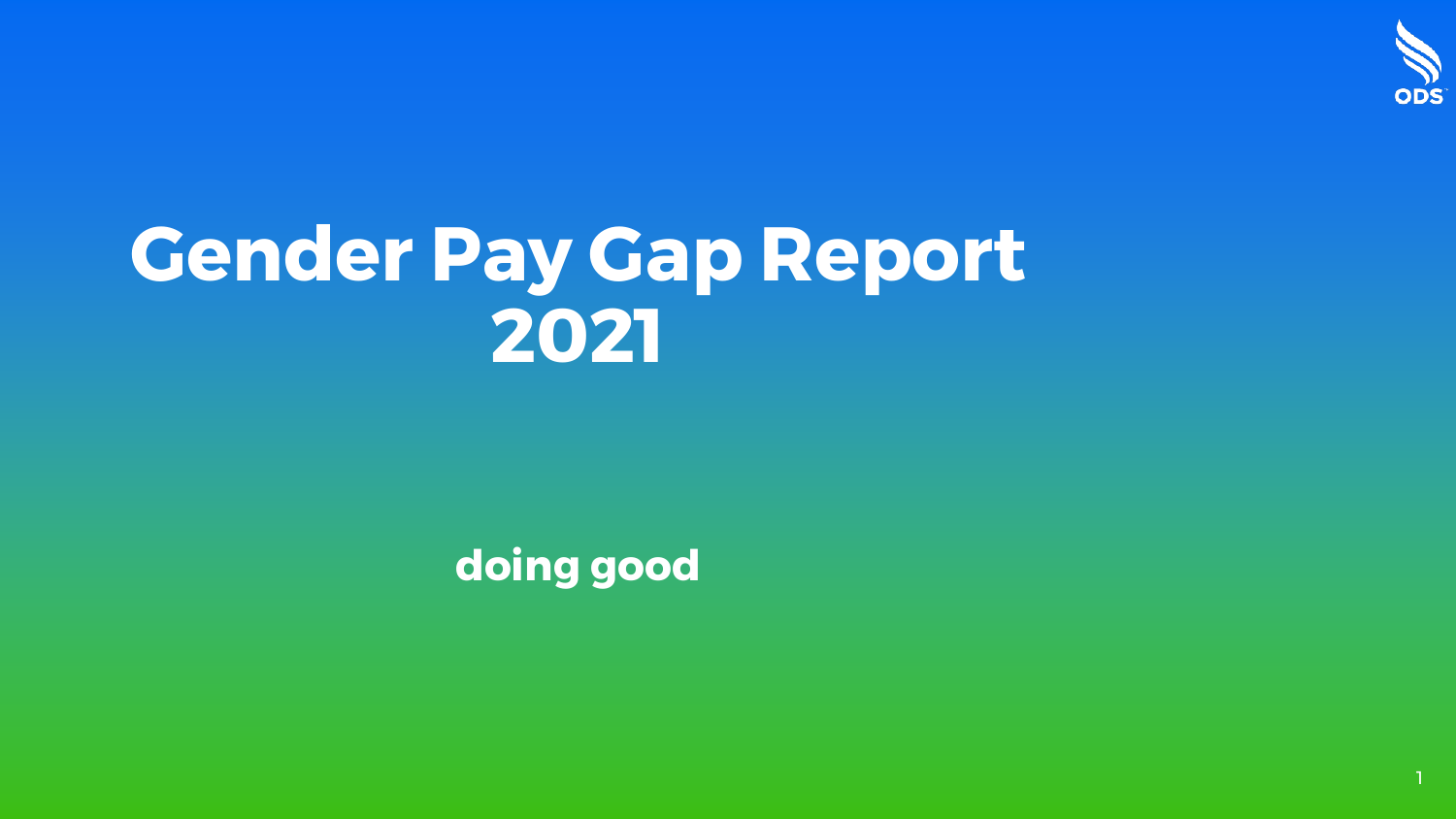### **Introduction**

Since legislation was introduced in April 2017 employers with 250 or more employees have been required to publish information each year to show the difference in average hourly pay between their male and female employees. All of the information in this report is based on data from the required "snapshot" date of 5 April 2020.



For more information please see:

<https://www.gov.uk/government/news/uk-gender-pay-gap>

Whilst both gender pay and equal pay look at the pay received by men and women they focus on two different issues:

#### **Gender pay**

Looks at the difference between women's and men's average pay across the organisation

#### **Equal Pay**

Looks at the pay that men and women receive whilst performing the same role

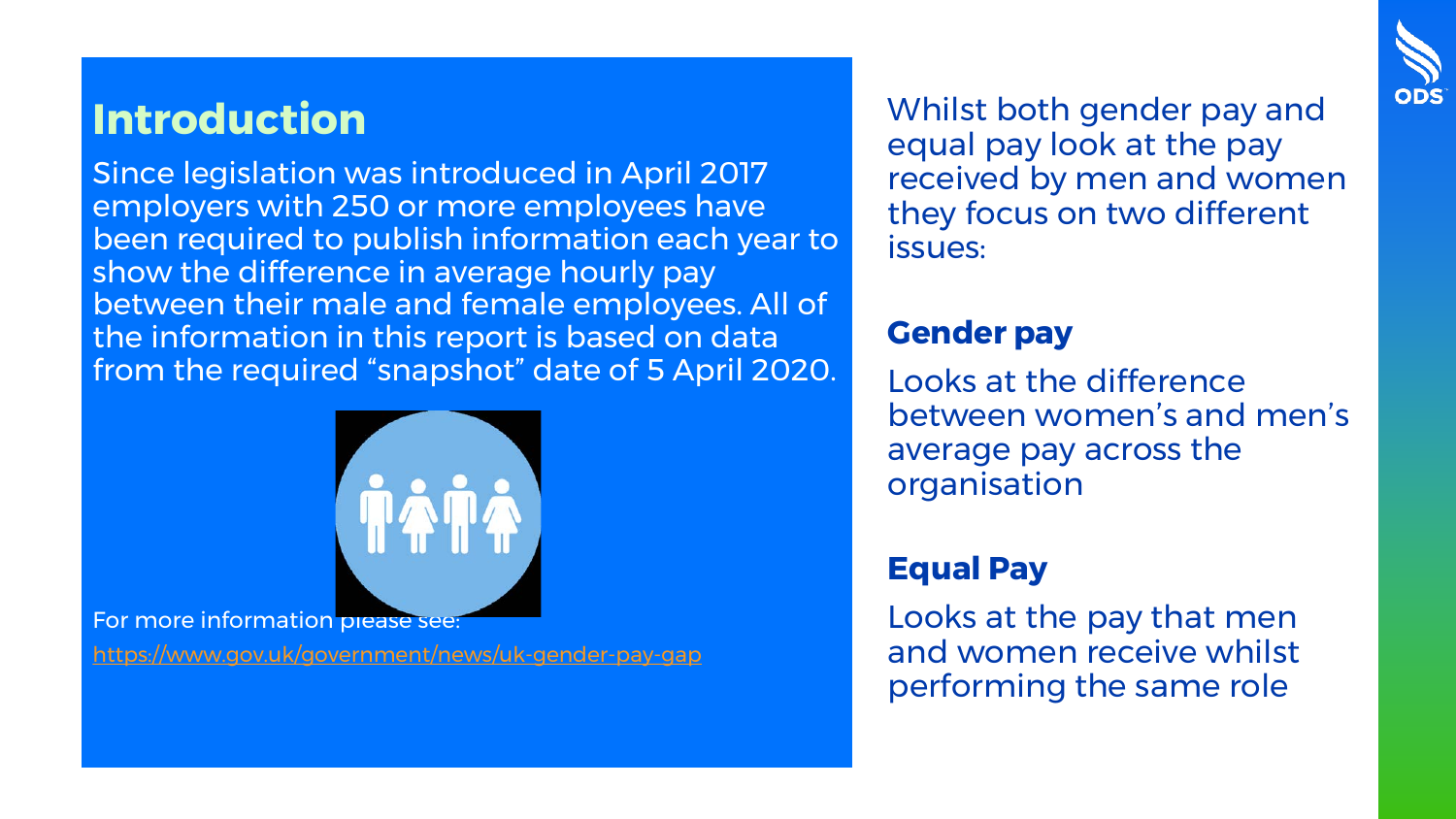### **Gender pay gap**

A positive percentage pay gap indicates that men are paid more, whilst a negative percentage pay gap indicates that women are paid more



### **Employers must report**

**ODS** 

- The difference in the mean (average) pay of men and women, expressed as a percentage;
- **The difference in the median (actual** midpoint) pay of men and women, expressed as a percentage;
- **The proportion of men and women** who received bonus pay; and
- **The difference in mean and median** bonus pay, expressed as a percentage;
- **The number of men and women in** each of four quartile pay bands.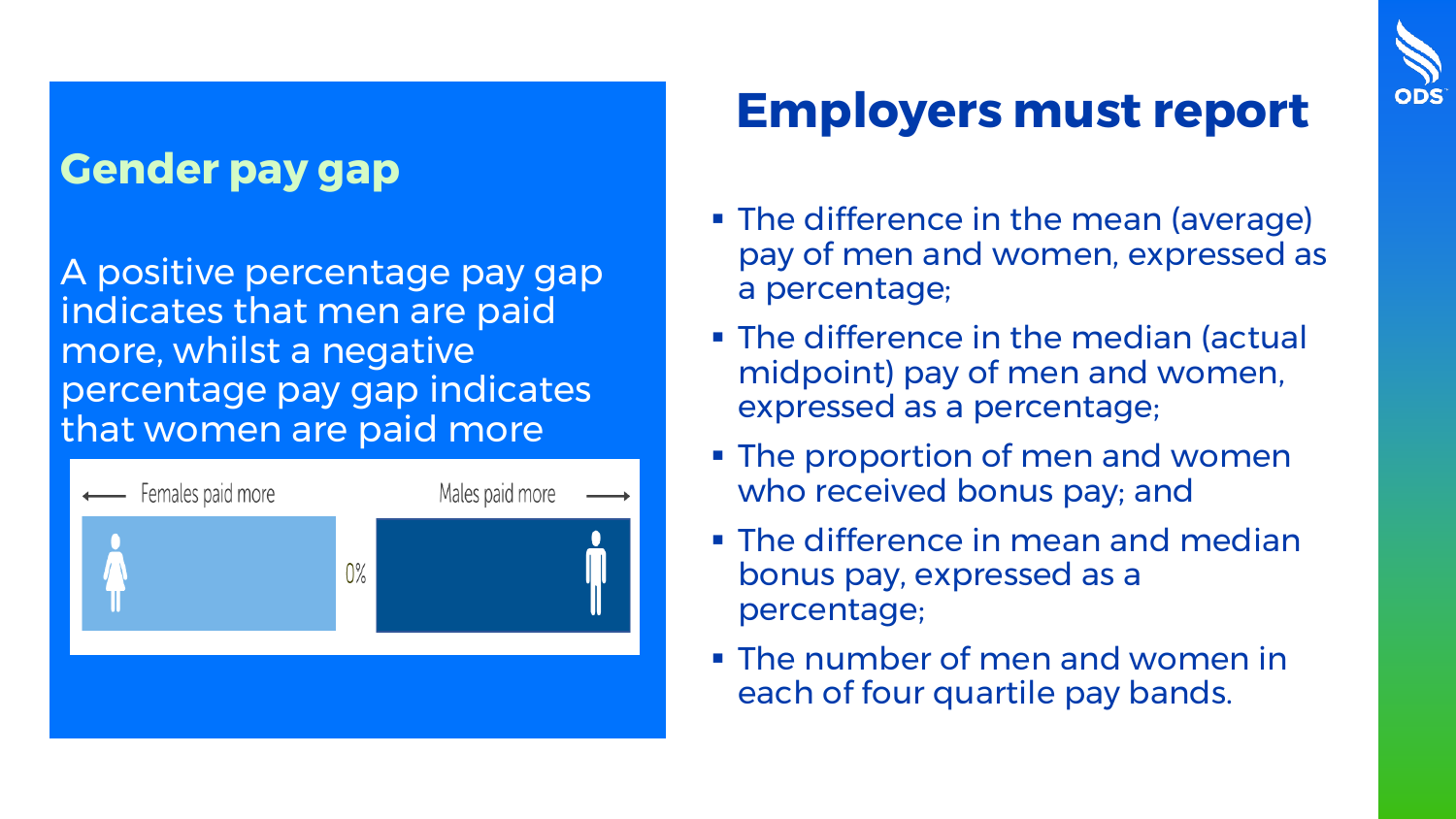

### **Mean gender pay gap calculation**



The overall mean gender pay gap is the difference between mean (average) hourly earnings of men and women expressed as a percentage of the mean hourly earnings of men.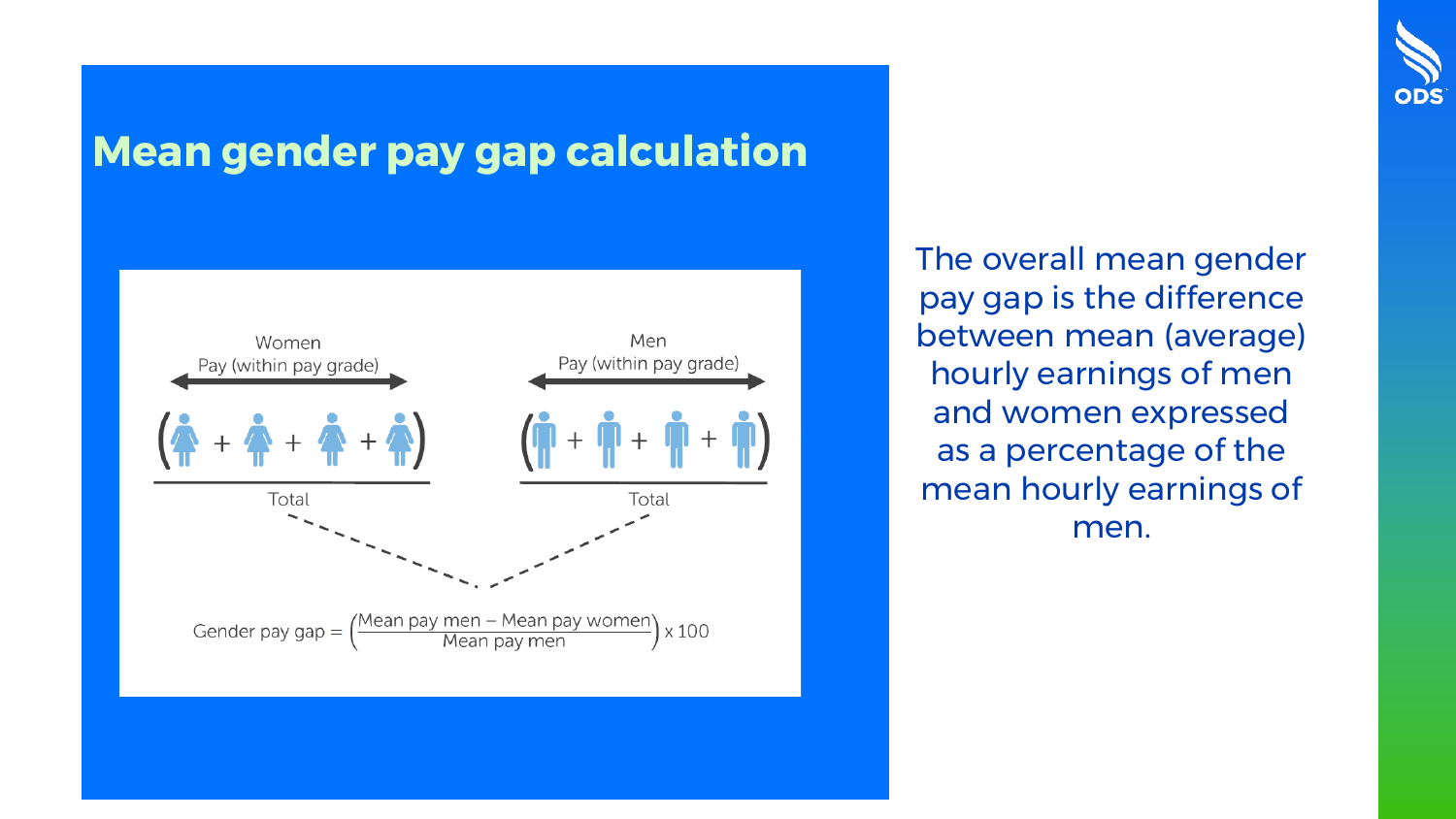## **Median gender pay gap calculation**<br>The overall median



gender pay gap is the difference between median (actual midpoint) hourly earnings of men and women expressed as a percentage of the median hourly earnings of men.

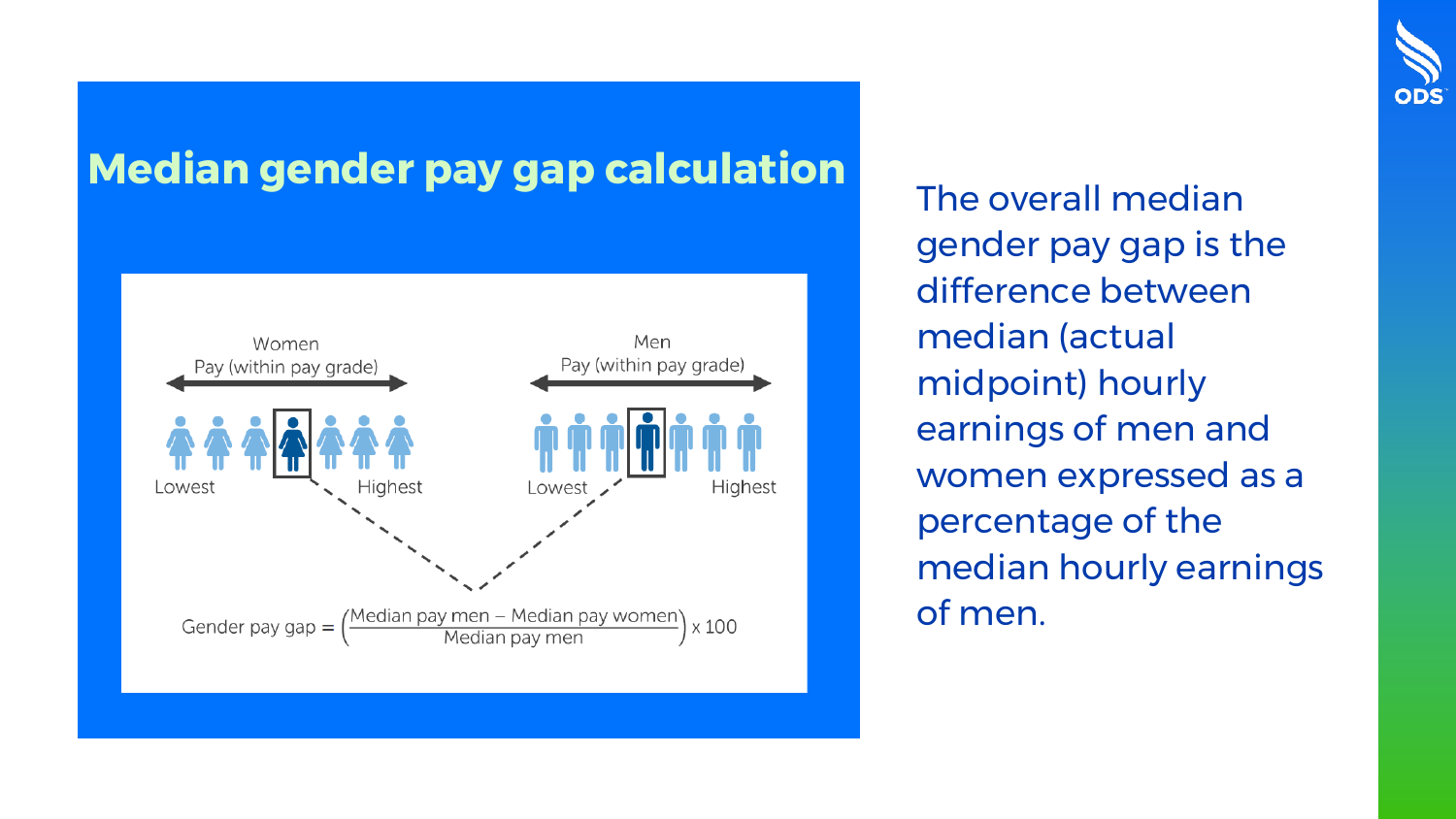### **Workforce by gender**

Just over 12% of ODS's workforce are female with the majority being male



This report is based on salary data at a snapshot date of 5 April 2021.

**ODS** 

There were 607 'relevant employees' employed by ODS on the snapshot date. The gender pay gap analysis is based on head count (actual number of employees regardless of hours worked) as opposed to full-time equivalent numbers.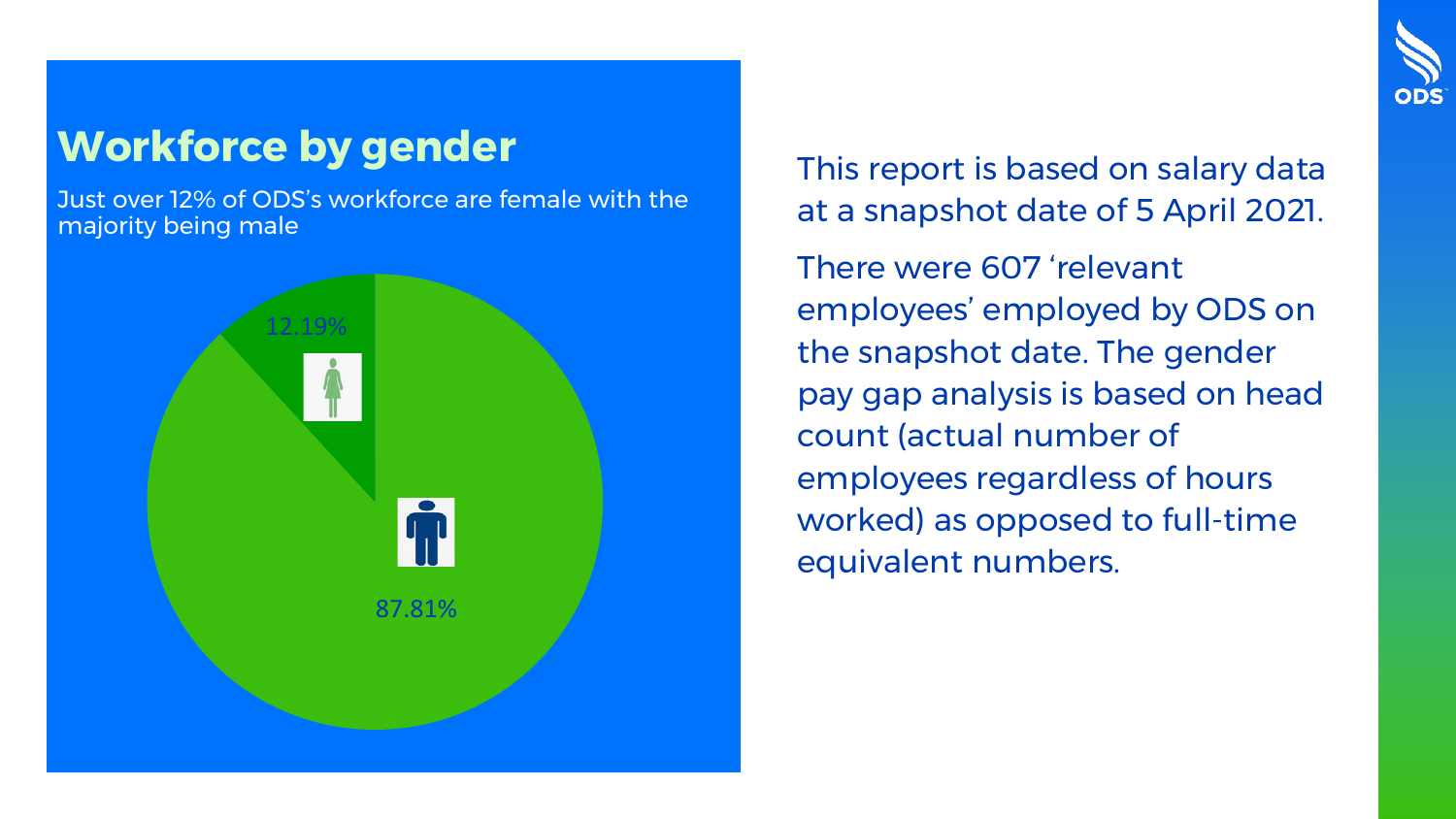

**At ODS there are 13 females and 21 males working part-time, this equates to 9.62% of the total female workforce compared to 3.95% of the male workforce**





Part-time gender ratio 1 female to 1.62 male

Full-time gender ratio 1 female to 7.19 male

Full-time is defined as 37 hours per week. Anything less than this is considered as part time.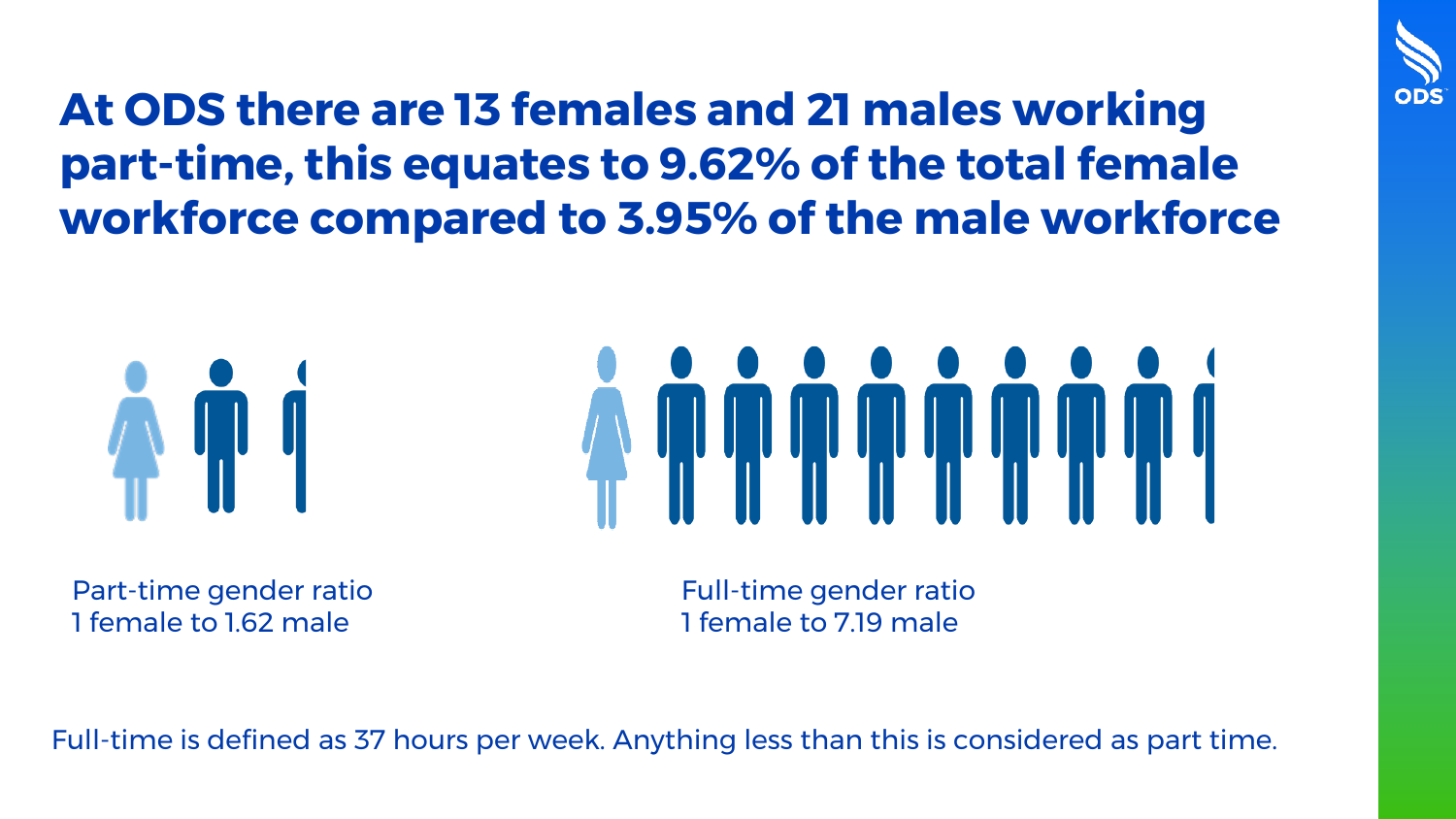

# **Gender Pay Gap Details for the snapshot of 5 April 2021**

| Mean Gender Pay Gap (Basic Pay)               | $-6.12\%$ |
|-----------------------------------------------|-----------|
| Median Gender Pay Gap (Basic Pay)             | $-1.8\%$  |
| Mean Gender *bonus gap                        | $-100%$   |
| Median Gender *bonus Gap (Basic Pay)          | $-100%$   |
| <b>Proportion of Males receiving *bonus</b>   | 0%        |
|                                               |           |
| <b>Proportion of Females receiving *bonus</b> | 0.71%     |

\* Only 1 bonus payment was made during the period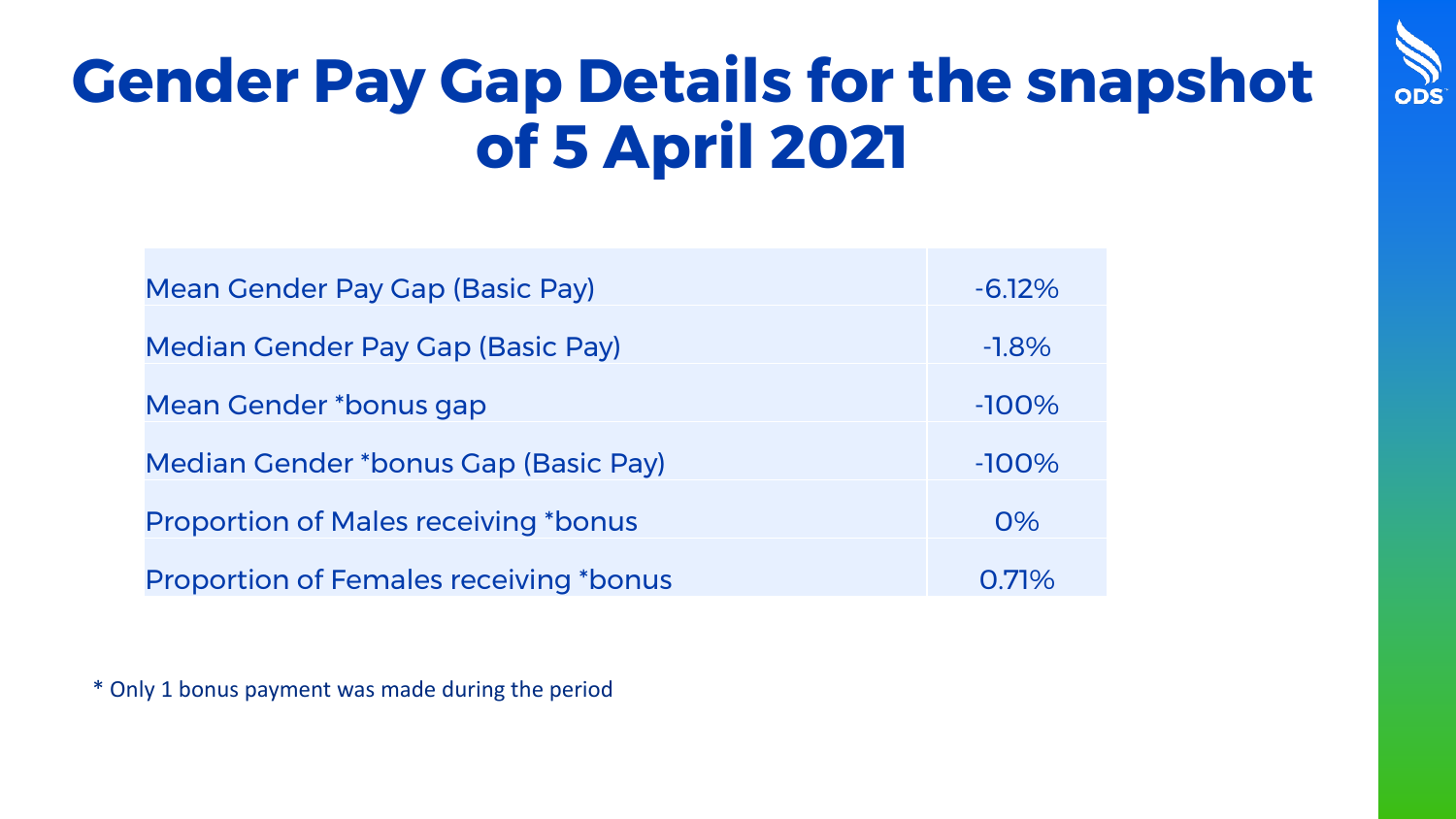

| n |
|---|

| Quartile              | Males % | <b>Females %</b> |
|-----------------------|---------|------------------|
| Top quartile          | 89.9    | 10.1             |
| Upper middle quartile | 83.3    | 16.7             |
| Lower middle quartile | 85.2    | 14.8             |
| Lower quartile        | 94      | 6                |
| <b>TOTAL</b>          | 88.1    | 11.9             |

The four quartiles are separated according to the hourly pay rate, starting from the lowest to the highest paid member of staff.

The advantage of calculating quartiles by dividing the overall pay distribution in to four equal proportions is that we can look at the different ranges of gender pay gap across the salary scale.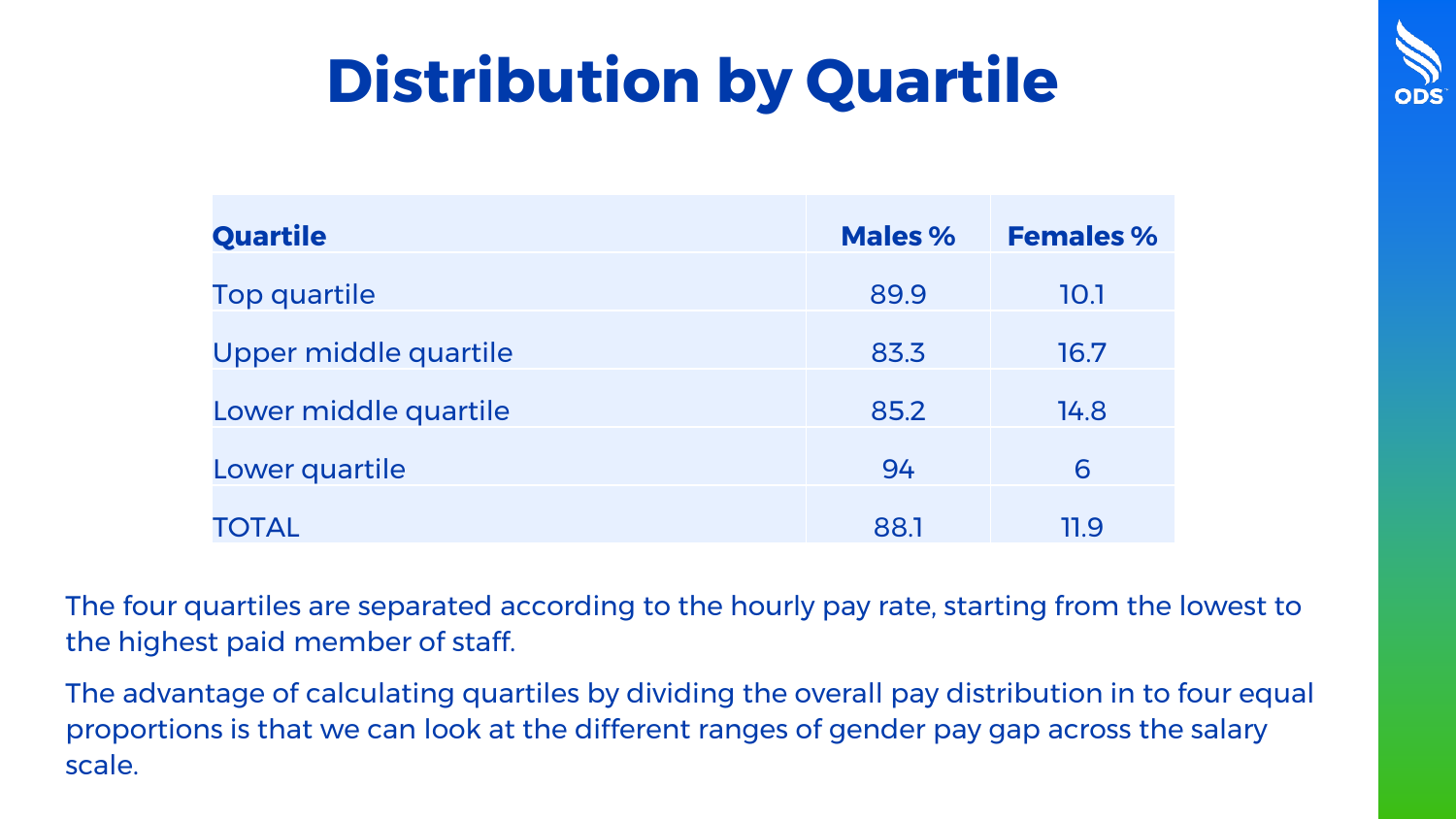

We will continue to monitor our gender pay gap in line with government legislation, and review it on an annual basis to ensure that progress is maintained.



We believe our long-term strategy to inspire, attract and nurture a balanced and diverse workforce will help ensure we continue to achieve balance in our pay arrangements.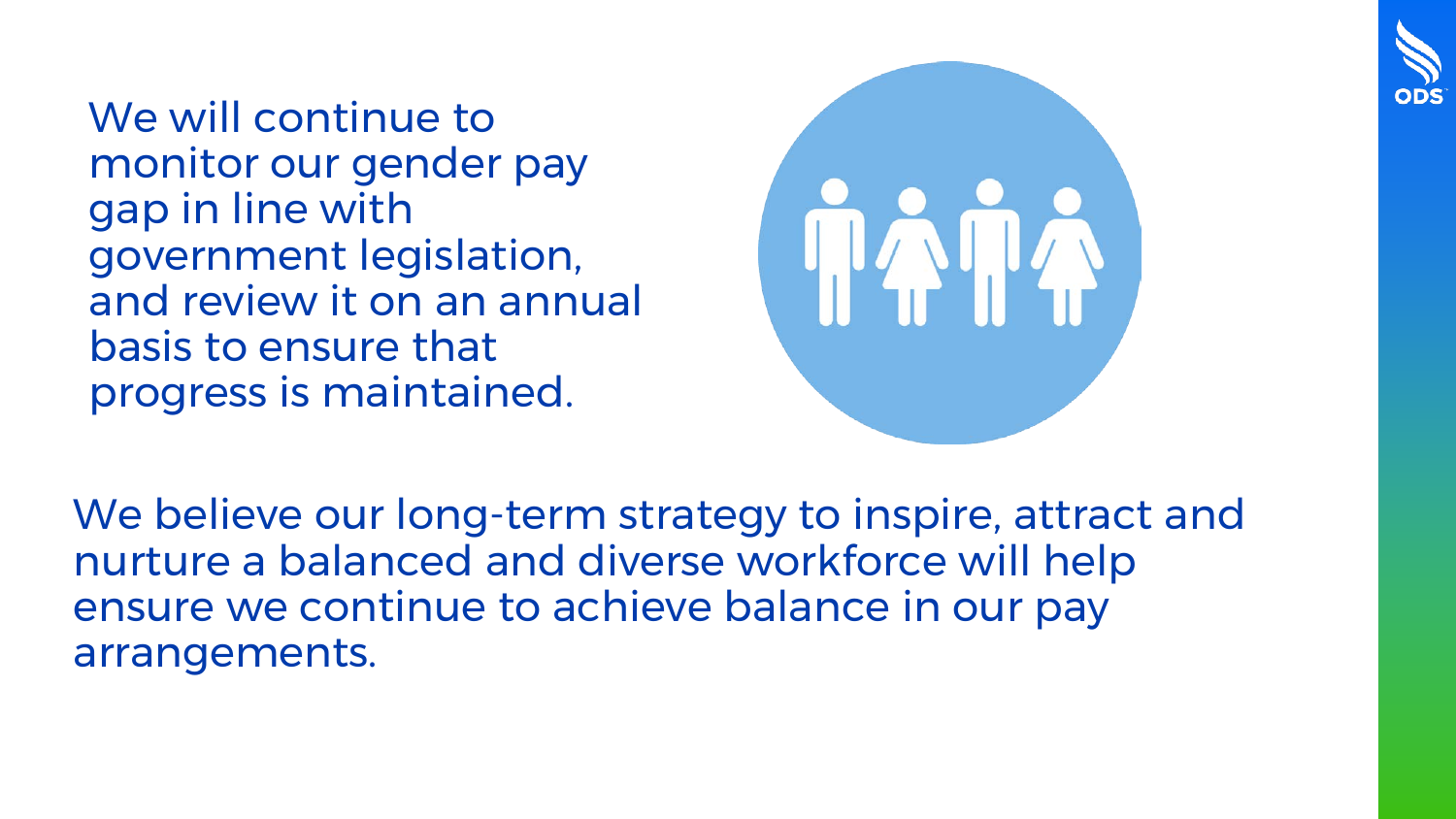

Our vision is to make your world a better place to live, work and visit. This means that in whatever we do, we want to bring out the best results, we want to be doing good. And what you invest in us gets reinvested in our people and our communities. That's because our profits go back to our sole owner, Oxford City Council, who will reinvest it in services for the community.

For more information on our service please visit our website: <https://www.odsgroup.co.uk/> where you can also find a copy of our Annual Report.

I confirm that Oxford Direct Services' gender pay gap calculations are accurate and meet the requirements of the Equality Act 2010 (Gender Pay Gap Information) Regulations 2017.

For and on behalf of the Board of Oxford Direct Services LTD

Simon Howick

Managing Director